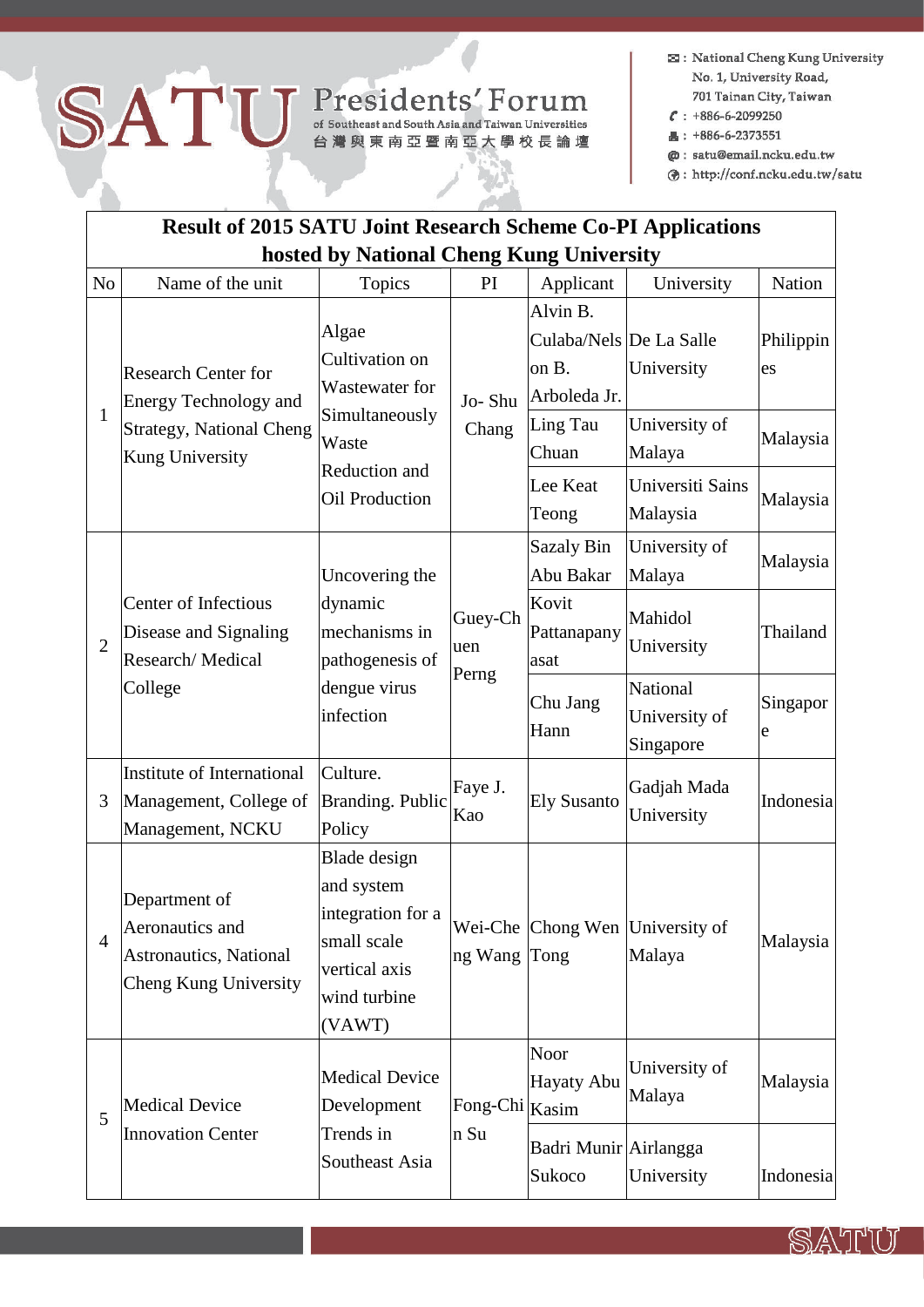## SATU Presidents' Forum

- **23** : National Cheng Kung University No. 1, University Road, 701 Tainan City, Taiwan
- $C: +886-6-2099250$
- 昌: +886-6-2373551
- @: satu@email.ncku.edu.tw
- @: http://conf.ncku.edu.tw/satu

U "II")

| <b>Result of 2015 SATU Joint Research Scheme Co-PI Applications</b> |                                                                                    |                                                                                                          |                                   |                             |                                                                          |               |  |  |  |  |  |  |
|---------------------------------------------------------------------|------------------------------------------------------------------------------------|----------------------------------------------------------------------------------------------------------|-----------------------------------|-----------------------------|--------------------------------------------------------------------------|---------------|--|--|--|--|--|--|
| hosted by National Cheng Kung University                            |                                                                                    |                                                                                                          |                                   |                             |                                                                          |               |  |  |  |  |  |  |
| N <sub>o</sub>                                                      | Name of the unit                                                                   | Topics                                                                                                   | PI                                | Applicant                   | University                                                               | Nation        |  |  |  |  |  |  |
|                                                                     |                                                                                    |                                                                                                          |                                   | Dr. Van Vo<br>Toi           | Viet Nam<br>National<br>University Ho<br>Chi Minh City                   | Vietnam       |  |  |  |  |  |  |
| 6                                                                   | College of Electrical<br>Engineering and<br>Computer Science,<br><b>NCKU</b>       | Autonomous/Gri<br>d-Connected                                                                            | Wang Li                           | Dr Hazlie<br><b>Mokhlis</b> | University of<br>Malaya                                                  | Malaysia      |  |  |  |  |  |  |
|                                                                     |                                                                                    | Hybrid<br>Renewable-Ener<br>gy<br>Power-Generatio<br>n Systems with<br>Energy-Storage<br><b>Systems</b>  |                                   | Dr.<br>Gurunath<br>Gurrala  | <b>Indian Institute</b><br>of Science<br>Bangalore                       | India         |  |  |  |  |  |  |
| $\overline{7}$                                                      | Advanced Optoelectronic modulate<br>Technology Center,<br><b>AOTC/EECS College</b> | DC-AC<br>technique for<br>sustainable<br>energy system                                                   | Tsorng-J Dr. Saad                 | uu Liang Mekhilef           | University of<br>Malaya                                                  | Malaysia      |  |  |  |  |  |  |
| 8                                                                   | Institute of International<br>Management                                           | <b>Members</b><br>Contributing<br>Behavior in                                                            | Jeng-Chu<br>ng<br>(Victor<br>Chen | Erik<br>Cambria             | Nanyang<br>Technological<br>University                                   | Singapor<br>e |  |  |  |  |  |  |
|                                                                     |                                                                                    | Social<br>Networking                                                                                     |                                   | Dr. Erik<br>Paolo           | University of the Philippin<br>Philippines                               | es            |  |  |  |  |  |  |
|                                                                     |                                                                                    | Sites for<br>Collective<br><b>Actions: Using</b><br>the Context of<br>Corporate Social<br>Responsibility |                                   | Nguyen<br>Huu Nhan          | University of<br>Science,<br>Vietnam<br>National<br>University,<br>Hanoi | Vietnam       |  |  |  |  |  |  |

Important information about reimbursement:

National Cheng Kung University offers travel support to awarded Co-PIs of SATU 1. member universities once to visit the corresponding host unit (Better between July